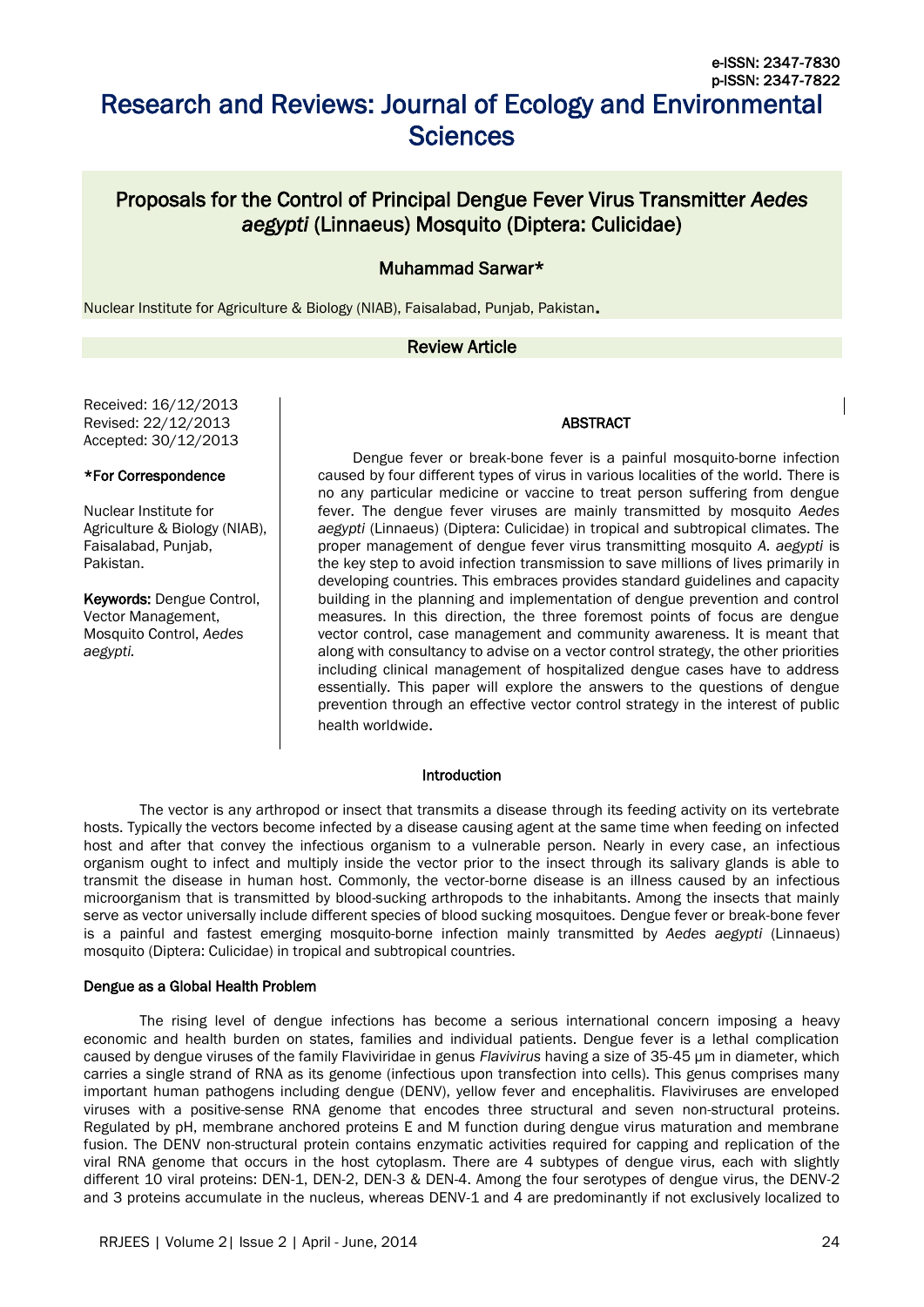e-ISSN: 2347-7830 p-ISSN: 2347-7822

the cytoplasm. The identification of serotypic differences in the properties of dengue virus proteins is important for understanding viral pathogenesis and developing antiviral strategies [1, 2].

The risk of dengue viral disease is higher in urban regions than in nonurban areas, but dengue infections are increasing in rural communities. Around 2.5-3 billion people are currently at risk of dengue infections allover the world. In recent years, the numbers of dengue cases reported have risen dramatically. Dengue is becoming a greater threat to public health than it has been in the past. Primarily, the epidemics have occurred in nearly all tropical and some subtropical regions of the world. Dengue has spread to new countries, and this increase in dengue transmission may be due to a number of factors, including population growth, more long-distance travel, growing urban areas, lack of sanitation and poor mosquito control strategy. The higher number of proceedings may also be the result of worse surveillance and official reporting of dengue cases. Now a day, the rapid spread of dengue is a serious international concern. The symptoms of dengue fever can differ broadly, even though a number of patients have no symptoms in any way. The classic symptoms of dengue include a high fever, severe pain in the muscles, bones and joints, pain behind the eyes, severe headaches, nausea and vomiting, and appearance of rashes. Most patients recover from dengue infections with rest and fluids. On the other hand, some patients develop severe dengue, which is a more serious condition that occurs when blood plasma leaks through the capillaries. The severe dengue can lead to internal bleeding, shock and organ failure. As soon as treated quickly with intravenous fluid replacement, most patients recover from severe dengue [3, 4].

#### Cure for Dengue Infections

Currently, there is no any particular cure or specific medication to treat dengue infections in all peoples. The individuals who think that they may have dengue should consult a physician. The pain symptoms associated with dengue can be managed with pain relievers that do not increase the risk of bleeding. In addition, dengue patients require rest and fluids treatment. It is important that patients with dengue must be carefully monitored for signs of severe dengue so that they can be treated with fluid replacement in a timely manner and can make a full recovery. At this time, there is no medicine or drug to cure for dengue and no vaccine to prevent dengue infections, thus, the only strategic options available to reduce viral transmission are case management and vector control to prevent casualty.

#### Control of Dengue Fever Virus Transmitter *Aedes aegypti* Mosquito

The emphasis for mosquito control for dengue prevention might be on sustainable, community-based and integrated with partial reliance on insecticides such as larvicides and adulticides. Mosquito control programs might integrate a variety of different strategies to suppress or destroy mosquitoes. The principle activities to undertake for mosquito control include vector surveillance or monitoring, source reduction, use of biological control agents and other forms of program to repel vector from human biting.

# Vector Surveillance

When there is a threat of a dengue outbreak, and preventative measures need more attention, the mosquito vector surveillance is needed which may include the techniques and equipments that are used in the monitoring of nuisance. The successful long term mosquito control requires knowledge of long-term monitoring of adult mosquitoes that will indicate where mosquitoes are a recurring problem and where preventative measures need more attention. The number of mosquitoes collected in mosquito light traps and or the number of mosquitoes caught during landing counts normally determine the need for an organized program for the control of nuisance species. Mosquito landing counts or number of mosquitoes collected in mosquito traps can also be used as an index of mosquito activity. The counts, carried out according to standard methods, should find average numbers of landing mosquito per minute over a 10-minute period at sunset on the front of exposed human body. Dividing the total counts by 10 will give an average count of mosquitoes per minute for that time of day and location. Usually, when the numbers exceed one mosquito per minute, they have reached a level that will not be tolerated by most peoples. With vector surveillance traps, live mosquitoes are usually collected to determine the percentage of suspected vector species that are infected with the virus and sometimes to know their reproductive age. The live or dead mosquitoes are collected to obtain an estimate of the population size of the mosquito vectors. The most commonly used trap for live collections of vector mosquitoes is the light trap baited with dry ice. The efficiency of this trap can be enhanced by placing it close to an oviposition site that is attractive to the adult female mosquitoes. This trap may collect some female mosquitoes that have already laid eggs and may be infected with a virus. Monitoring of adult mosquito of vector counts can be used to assess their activity throughout the season and to compare their activity over the years. Before insecticides are applied for the control of nuisance species, an adult mosquito monitoring program should detect an increase in the population above a pre-determined baseline [5; 6].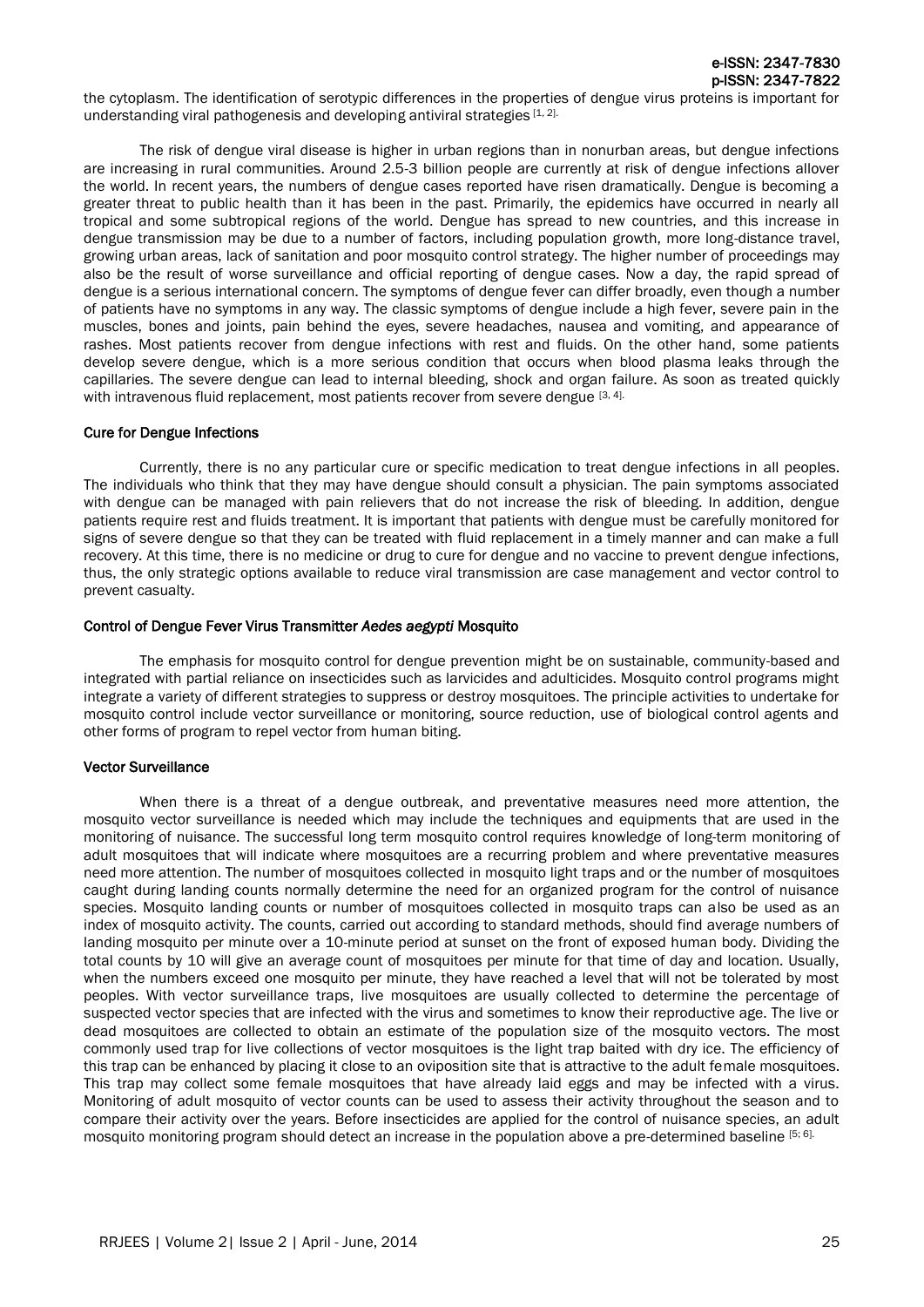# Source Reduction

It is extremely difficult to fully eliminate or control *A. aegypti* mosquitoes for the reason that they have adaptations to the environment that make them highly flexible, or with the ability to rapidly bounce back to initial numbers after disturbances resulting from natural phenomena, for instance droughts or human interventions such as control measures. The public not only provides the mosquitoes with blood meals but also water-holding containers needed to complete their development in and around their home. Because, *A. aegypti* is a container inhabiting mosquito, one of the mainly successful and cost-effective methods to reduce its populations is by preventing containers around the home from collecting water. The residents might be responsible for keeping their yards and patios free of standing water where mosquitoes can be produced. The objects that can collect rainwater or store water, for instance, plastic containers, drums, gallons, buckets, and used automobile tires, ought to be properly covered or discarded. At least once a week, vases with fresh flowers, and pet and animal watering containers should be cleaned and emptied to remove eggs or larvae of vector.

The use of air conditioning or window and door screens can reduce the possibility of mosquitoes coming indoors. The risk of dengue infection for international visitors is increased if epidemics is in progress in certain localities or travelers are living in housing that are without air conditioning or screened doors and windows. Proper screening will eliminate the mosquito eggs and larvae and reduce the number of mosquitoes present in these areas.

Good land use practices near wetlands can preserve water quality and favor the increase of diverse populations of aquatic organisms including predaceous insects that feed on any mosquito larvae present. Draining or filling natural wetlands is a viable control measure for mosquitoes controlling because most mosquito breeding sites are small, temporary pools that only hold water for a few weeks. In some cases, it may be possible to reduce larval mosquito sources and at the same time preserve or enhance fish, fish habitat, wetlands and other desirable habitats [7]. Source reduction of mosquito breeding sites may involve; installation of catchments i.e., a small area into which rain water drains, installation of tile leading to a catchment or drain, modification of grade to facilitate drainage, filling and leveling of small water filled depressions, and removal of emergent vegetation from certain potential breeding sites.

#### Application of Mosquito Repellents

Appropriate application of mosquito repellents containing 20-30% active ingredient DEET diethyl-metatoluamide on the clothing and exposed skin can decrease the menace of mosquitoes biting. Because using DEET as mosquito repellent is associated with the health and environmental problems, a lot of people are looking for repellents based on other chemicals. A variety of plant-based products have been developed to meet this need [8]. The chemical composition of the essential oil obtained from the leaves of *Plectranthus incanus* Link, has been analyzed and a total of 16 constituents, representing 95.2% of the oil, are identified. The major components of the oil are fenchone, piperitone oxide, piperitenone and piperitenone oxide. The repellent activity of the volatile oil at different concentrations has been measured by the protection period against the bites of mosquitoes. The tested oil has shown stronger repellent activity than citronella oil, which has as a positive control. Thus, *P. incanus* may be regarded as a potential valuable source of chemicals that have strong mosquito repellent activity, and could be used for the preparation of mosquito repellent formulations [9]. This means that due to the direct exposure of peoples to repellents, it is suggested to choose these carefully if it is needed to use repellents. In this way, considering both the effectiveness of a repellent and its potential health hazards is necessary. When peoples are not using a repellent that is giving enough protection and spending time in areas where there are so many mosquitoes, considering use of mesh clothing, like hats, shirts, pants, socks, and jackets outdoor is important.

# Biological Control

Models can be useful tools at many different levels when considering complex issues such as biological control of mosquitoes. At an early stage, exploratory models are valuable in exploring the characteristics of an ideal biological control agent and for guidance in data collection. When more data are available, models can be used to explore alternative control strategies and the likelihood of success. The underlying biology of the mosquito host and the biological control agent must be carefully considered when deciding what to include in a model. Factors such as density dependent population growth in the host, the searching efficiency and aggregation of a natural enemy, and the resource base of both have been shown to influence the stability and dynamics of the interaction. Including existing mosquito control practices into a model is useful if biological control is proposed for locations with current insecticidal control [10].

Earlier researchers have shown that they could cut the lives of disease-carrying mosquitoes in half by infecting them with bacteria. The intracellular Wolbachia bacteria also makes the mosquitoes more resistant to infection by viruses that are a growing threat to humans, including those responsible for dengue fever. Once infected with Wolbachia, *A. aegypti* mosquitoes also become less suitable as hosts for a form of malaria. The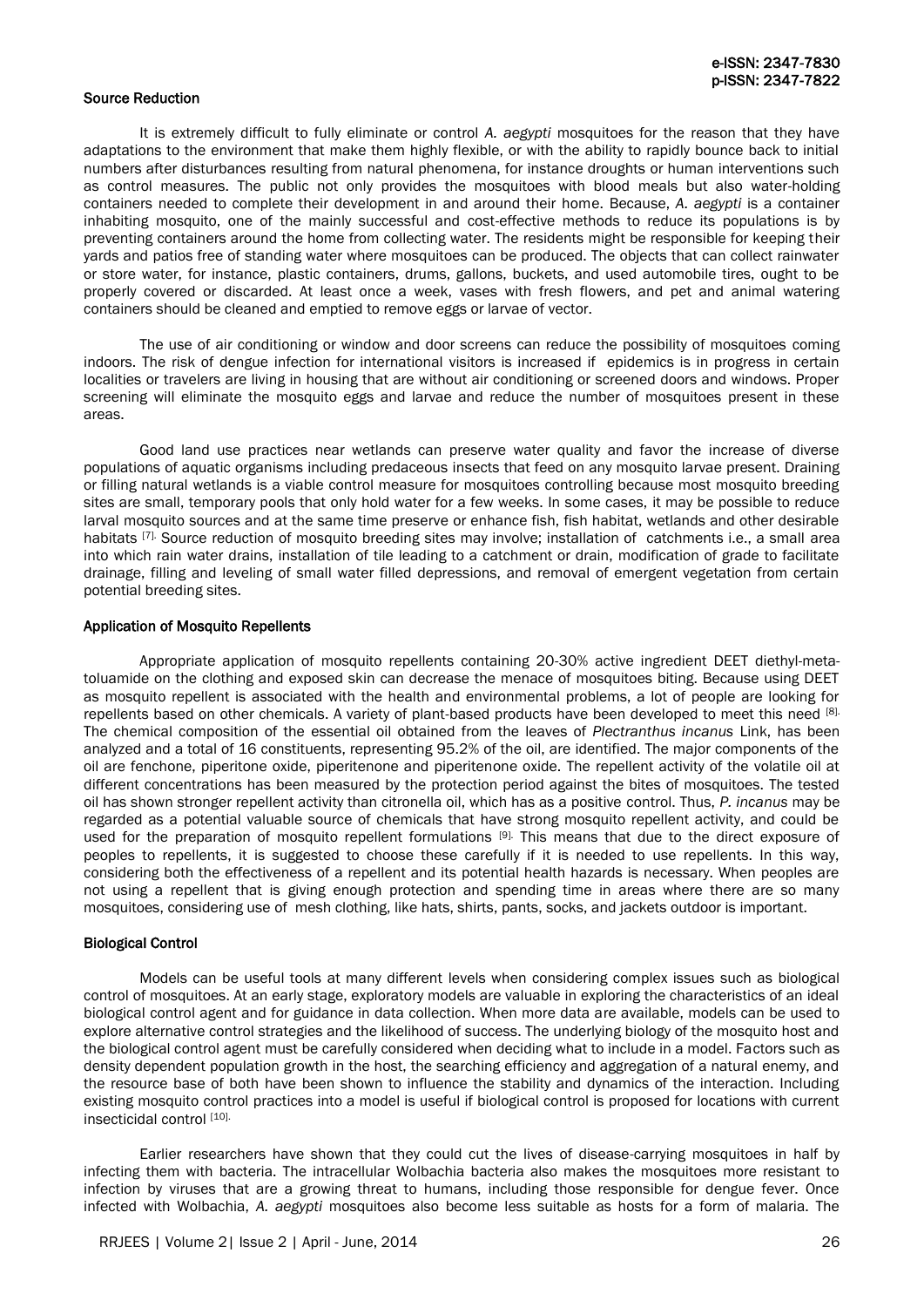# e-ISSN: 2347-7830 p-ISSN: 2347-7822

mosquito, *A. aegypti* feeds predominantly on humans to obtain nutrients for egg maturation, despite having the capacity to use blood from other hosts for this process. The females *A. aegypti* infected with a virulent strain of the bacterium *Wolbachia pipientis* have a reduced ability to use blood for egg development. Because of this, Wolbachia has attracted considerable interest as a potential mechanism for spreading disease-blocking transgenes through vector populations. This might be very powerful in reducing pathogen transmission by *A, aegypti* to humans, particularly for dengue, and Wolbachia infection can invade natural mosquito populations [11; 12].

Entomopathogenic fungi could be useful tools for reducing populations of the dengue mosquito *A. aegypti.* The efficiency of fungus (*Metarhizium anisopliae*) impregnated cloths with and without imidacloprid has been evaluated against adult *A. aegypti,* by releasing mosquitoes into the test rooms, and the lowest survival rates (38%) are seen. The blood fed *A. aegypti* has lower landing frequencies on black cloths than sucrose fed insects during the first 24 h following feeding, which may have been due to reduced flight activity. Few mosquitoes (4-5%) have been observed to land on the cloths during the hours of darkness. The landing pattern of sucrose-fed mosquitoes on non-treated and fungus-treated cloths is similar. The synergism between *M. anisopliae* and imidacloprid significantly reduced Aedes survival, thus, the use of fungus impregnated cloths is a promising point source application method for the control of adult *A. aeypti* [13].

The Cyclopoid Copepods *Mesocyclops longisetus* (Thiebaud), *Mesocyclops thermocyclopoides* Harada, *Mesocyclops venezolanus* Dussart, and *Macrocyclops albidus* (Jurine) are found effective in controlling *A. aegypti*  larvae in a variety of containers around homes All four cyclopoid species have killed >20 larvae per cyclopoid per day under container conditions. The *M. longisetus* proved most effective, not only because it is the most voracious predator, but also because it can survive best in the containers. The *M. longisetus* maintained long-term populations in 200-liter drums, tires, vases, and cement tanks (without drains), providing the cyclopoids are not dried or poured out. The *M. longisetus* reduced third-and fourth-instar *A. aegypti* larvae by >980/0 compared with control containers without cyclopoids. The *M. longisetus* should be of practical value for community-based *A. aegypti* control if appropriate attention is directed to maintain it in containers after introduction [14].

When communities do not have adequate dengue protective programs, peoples, businesses, government and pets are all at risk. Preventing epidemic dengue fever requires a coordinated community effort to increase awareness about disease, how to recognize it, and how to control the mosquitoes that transmit it. Fact sheets, posters, school poster contests, media contacts, and formal presentations can all be employed to let residents know what the municipality is doing about mosquitoes and to solicit their cooperation. The guidelines include different research highlights, such as impact fact sheets, fact sheet backgrounders, cross-promotional environmental health messages, preferred language, social facts and innovative financing information. An important note from the research is that communities need to develop a mosquito control program that is appropriate to the local threat, should compatible to the situation changes, and entire community needs to be involved. For these reasons, entomological studies should be included to give support before and throughout vector control operations.

# **REFERENCES**

- 1. Sarwar, M. 2014. Proposing Solutions for the Control of Dengue Fever Virus Carrying Mosquitoes (Diptera: Culicidae) *Aedes aegypti* (Linnaeus) and *Aedes albopictus* (Skuse). Journal of Pharmacology and Toxicological Studies, 2 (1): 1-6.
- 2. Halstead SB. Dengue: Overview and History. In Dengue: Tropical Medicine: Science and Practice, eds. G. Pasvol & S. L. Hoffman, London: Imperial College Press. 2008; 5: 1-28.
- 3. Gubler DJ. Dengue and Dengue Hemorrhagic Fever: Its History and Resurgence as a Global Health Problem. In Dengue and Dengue Hemorrhagic Fever, eds. D. J. Gubler & G. Kuno. Cambridge: CABI. 2001; 1-22.
- 4. Rigau-Perez JG. The early use of break-bone fever (Quebranta huesos, 1771) and dengue (1801) in Spanish. The American Journal of Tropical Medicine and Hygiene. 1998; 59: 272-274.
- 5. Sarwar M. Population Dynamics and Biology of Secondary Dengue Vector Mosquito *Aedes albopictus* Skuse (Diptera: Culicidae). Abstracts, 33th session of Pakistan Congress of Zoology, Pakistan Museum of Natural History, Islamabad, April 2-4, 2013. 2013; p. 214.
- 6. Ellis R. Municipal Mosquito Control Guidelines. Health Canada, Centre for Infectious Disease Prevention and Control. 2004; p. 53.
- 7. Chipps SR, DE Hubbard, KB Werlin, NJ Haugerud, KA Powell. Development and application of biomonitoring indicators for floodplain wetlands of the Upper Missouri River Basin, North Dakota. Final report to the U.S. EPA. Region 8. USGS South Dakota Cooperative Fish and Wildlife Research Unit, South Dakota State University, Brookings, SD.2002.
- 8. Caroline C. Plant-Based Mosquito Repellents: Making A Careful Choice. Journal of Pesiticide Reform. 2005; 25 (3): 6-7.